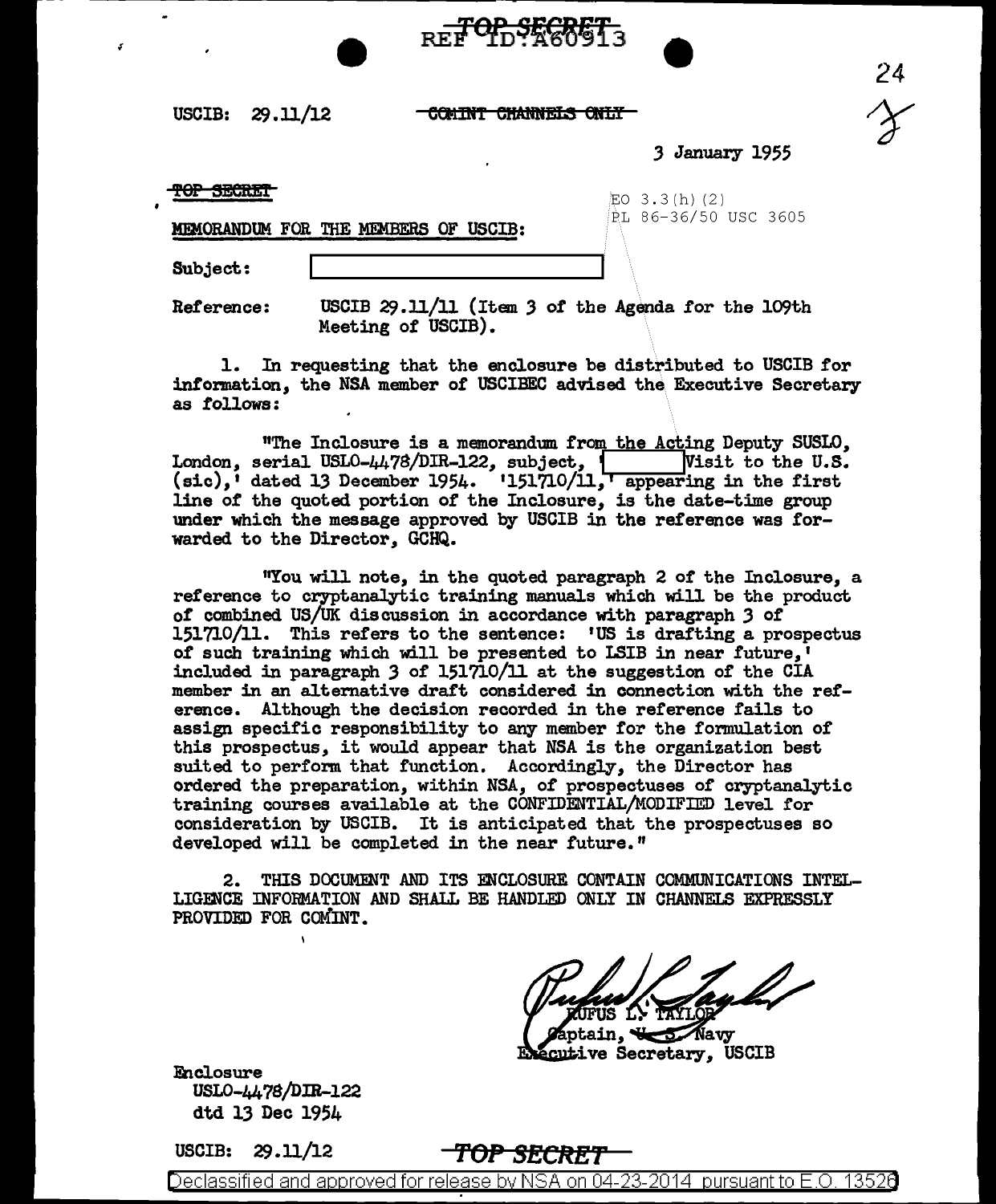

OFFICES OF THE

SENIOR UNITED STATES LIAISON OFFICER

LONDON, ENGLAND

UNITED KINGDOM MAIL ADDRESS<br>FLAT 5 0 7 7 N AUDLEY ST<br>LONDON, W. 1, ENGLAND

 $\hat{\phantom{a}}$ 

 $\bullet$ 

 $\mathcal{A}$ 

 $\mathcal{L}$ 

 $\overline{\phantom{a}}$ 



USLO-4478/DIR-122

13 December 1954

**THE SECRET** 

|                                                                                                                      | TOP SECRET CONTROL NUMBER 54 - 3515 -A<br><b>COPTES</b> |
|----------------------------------------------------------------------------------------------------------------------|---------------------------------------------------------|
|                                                                                                                      |                                                         |
|                                                                                                                      |                                                         |
|                                                                                                                      |                                                         |
|                                                                                                                      |                                                         |
|                                                                                                                      |                                                         |
|                                                                                                                      |                                                         |
| $EQ$ 3.3(h)(2)<br>SUBJECT:<br>Visit to the U.S.<br>PL 86-36/50 USC 3605<br>The following is from the Director, GCHQ: |                                                         |

TOP SECRET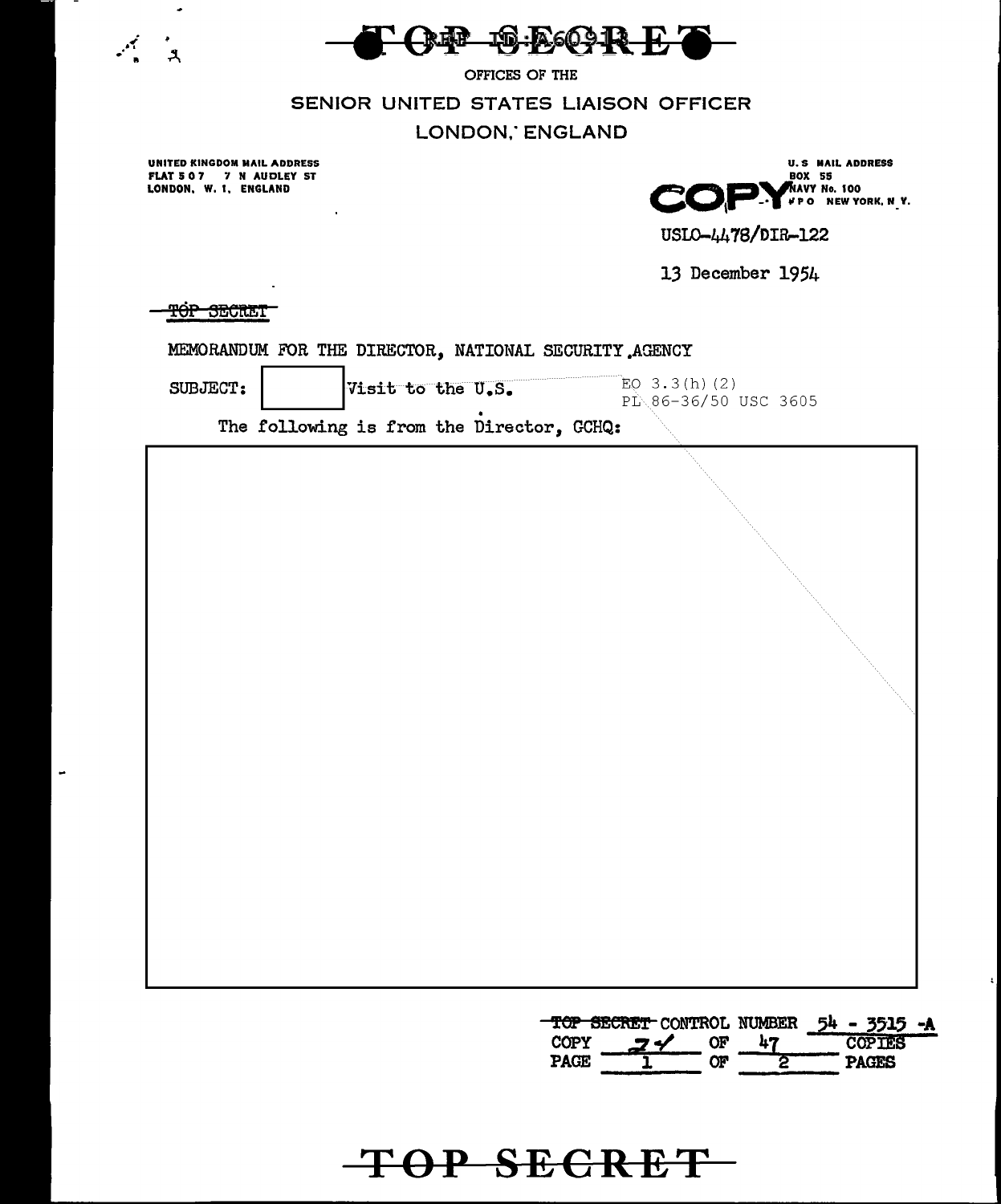

TOP SECRET

EO 3.3(h)(2) PL 86-36/50 USC 3605

TOP SECRET

م

 $\boldsymbol{v}$ 

 $USLO-4478 - 13 Dec 54$ **COPY** 

 $^{\prime}$ ar $\overline{\Lambda}$ 

LESLIE A. RUTLEDGE Acting Deputy SUSIO, London